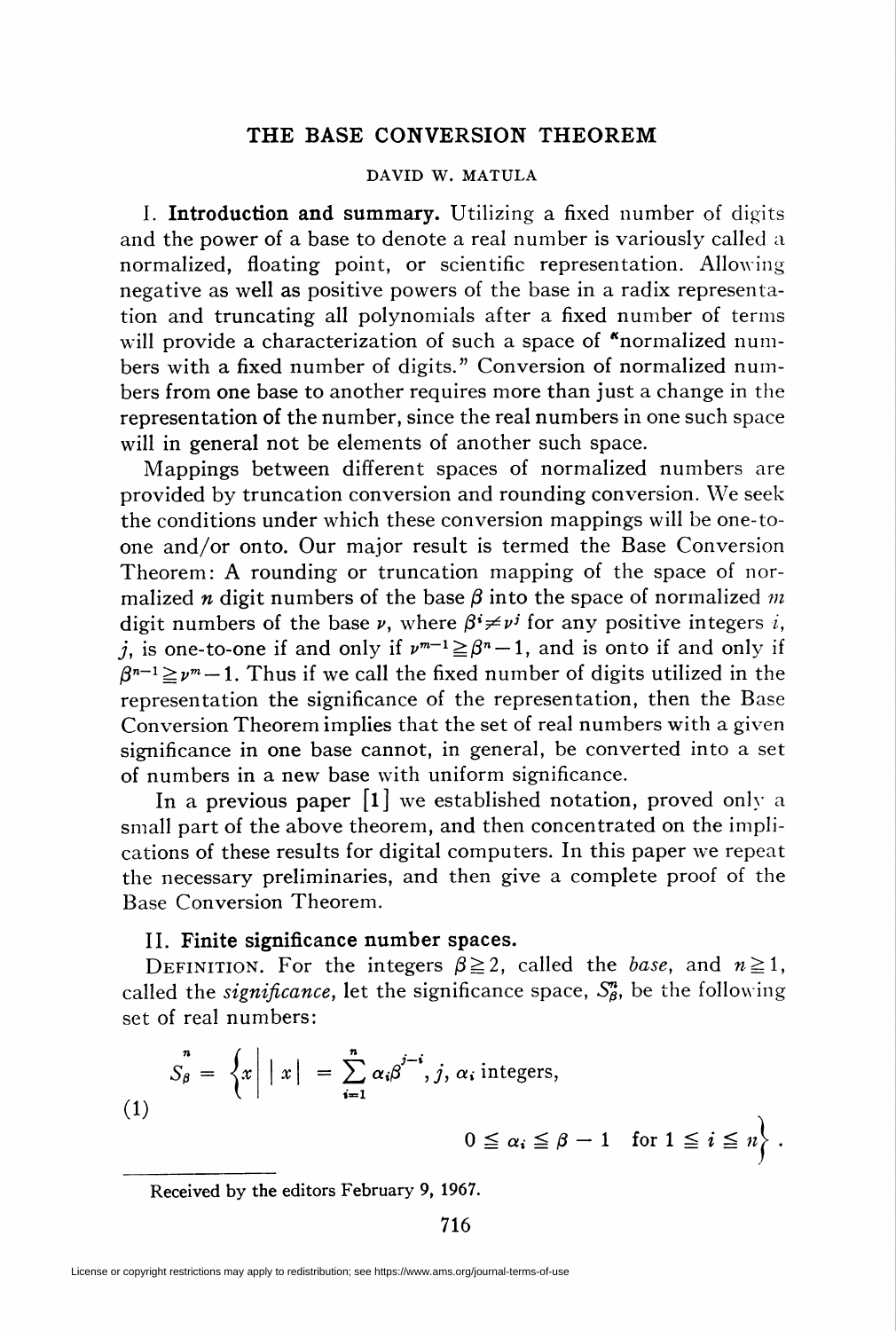$S_{\beta}^{n}$  may be interpreted as the space of normalized  $\beta$ -ary numbers of sig*nificance n* (i.e. containing *n*  $\beta$ -ary digits). Note that our definition includes the number zero in  $S_{a}^{n}$ .

Using the natural ordering of the real numbers, every number in  $S_{\beta}^{n}$ , other than zero, will have both a next smallest and next largest neighbor in  $S_{\beta}^{n}$ . These numbers play an important part in the discussion of conversion, so that we introduce the following notation.

DEFINITION. For  $x \in S_{\beta}^n$ ,  $x \neq 0$ , x' is the successor of x in  $S_{\beta}^n$  iff

$$
(2) \quad x' = \min\{y \mid y > x, y \in S^n_\beta\}.
$$

To avoid ambiguity we occasionally use  $[x]'$  for x'. Thus in  $S_{10}^4$ we have  $5123' = 5124$ ,  $[-.18 \times 10^{15}]' = -.1799 \times 10^{15}$ ,  $9.999' = 10$ , and  $70700' = 70710$ .

COROLLARY 1. In  $S_{\beta}^{n}$  for any integer i,

(3) 
$$
[\beta^{i}(1-\beta^{-n})]' = \beta^{i}, \qquad [\beta^{i}]' = \beta^{i}(1+\beta^{1-n}).
$$

COROLLARY 2. For  $x \in S^n_B$  and any integer i,

$$
\beta^{i}[x]' = [\beta^{i}x]'.
$$

The relative difference between a number in  $S^{\pi}_{\beta}$  and its successor is a useful measure of the spacing between numbers in  $S_{\beta}^{n}$ . Note that the uniform significance in  $S_{\beta}^{n}$  yields a variable relative difference over the elements of  $S^{\prime\prime}_{\beta}$ . The relative difference is given by the gap function on  $S_{\beta}^{n}$ , which is defined as follows to depend only on the magnitude of the numbers involved and not on their sign.

DEFINITION. The gap in  $S_{\beta}^n$  at  $y \in S_{\beta}^n$  for  $y \neq 0$  is denoted by  $\gamma_{\beta}^n(y)$ where

(5) 
$$
\gamma_{\beta}^{n}(y) = (y'-y)/y \quad \text{for } y > 0,
$$

$$
\gamma_{\beta}^{n}(y) = \gamma_{\beta}^{n}(-y) \quad \text{for } y < 0.
$$

When there is no ambiguity,  $\gamma(y)$  may be used for  $\gamma_{\beta}^{n}(y)$ . Although the difference,  $y'-y$ , grows monotonically with  $y \in S^n_\beta$ , the gap function,  $\gamma_{\beta}^{n}(y)$ , varies between fixed bounds for all  $y\neq0$ . We now find the smallest,  $g(S_{\beta}^{n})$ , and the largest,  $G(S_{\beta}^{n})$ , values that the gap function attains for  $y \in S_8^n$ ,  $y \neq 0$ .

Lemma.

(6) 
$$
g(S_{\beta}^{n}) = \min \{ \gamma_{\beta}^{n}(y) \mid y \in S_{\beta}^{n}, y \neq 0 \} = 1/(\beta^{n} - 1),
$$

$$
G(S_{\beta}^{n}) = \max \{ \gamma_{\beta}^{n}(y) \mid y \in S_{\beta}^{n}, y \neq 0 \} = 1/\beta^{n-1}.
$$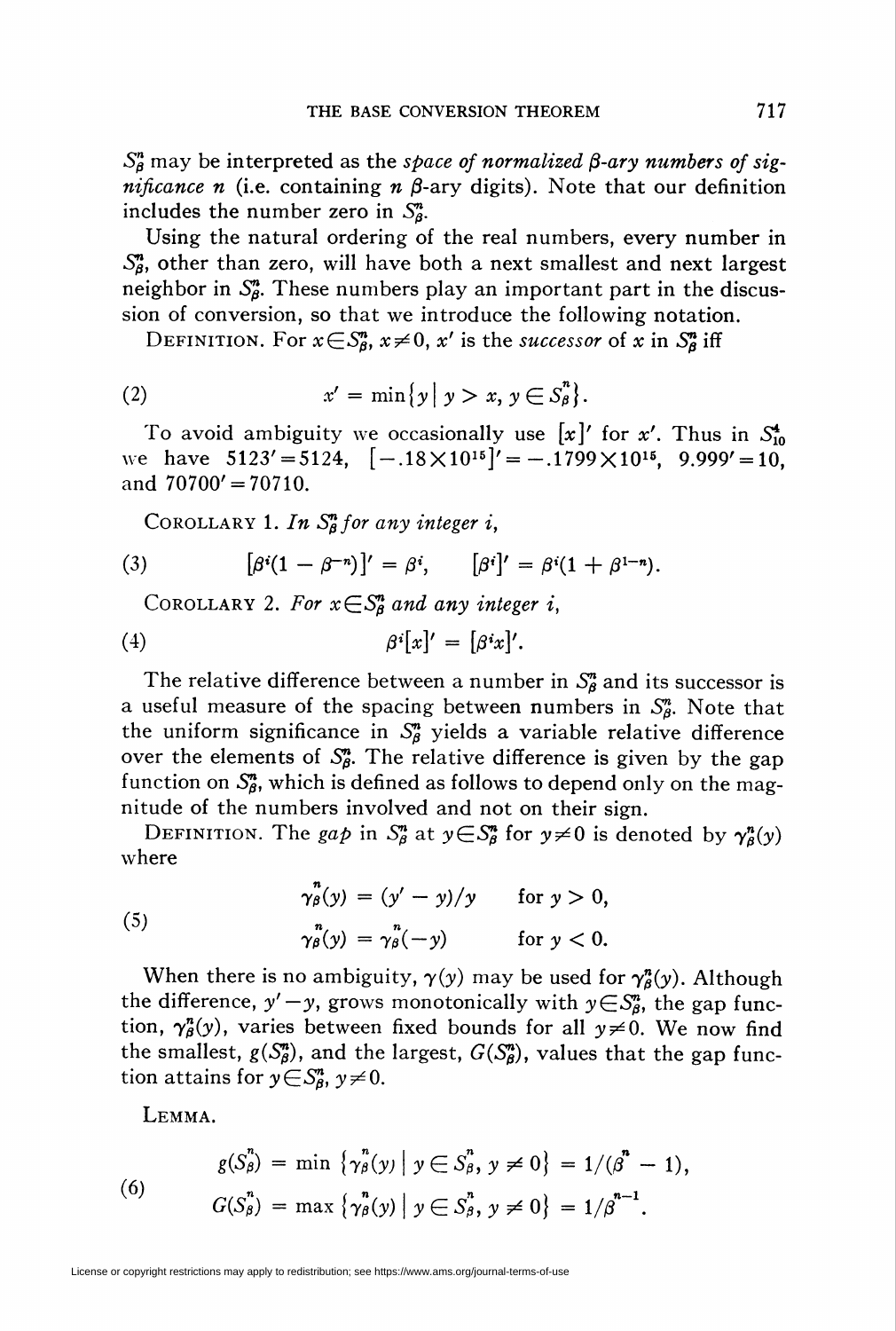PROOF. For any  $y = \alpha_1 \beta^{j-1} + \alpha_2 \beta^{j-2} + \cdots + \alpha_n \beta^{j-n} \in S_8^n$  with  $\alpha_1 \neq 0$ ,

(7) 
$$
\gamma_{\beta}^{n}(y) = (y'-y)/y = \beta^{j-n}/(\alpha_1\beta^{j-1} + \alpha_2\beta^{j-2} + \cdots + \alpha_n\beta^{j-n})
$$

$$
= 1/(\alpha_1\beta^{n-1} + \alpha_2\beta^{n-2} + \cdots + \alpha_n).
$$

The minimum on the right occurs when  $\alpha_i = \beta - 1$  for all i, and the maximum occurs when  $\alpha_1 = 1, \alpha_2 = \alpha_3 = \cdots = \alpha_n = 0.$ 

Thus  $1/\beta^{n-1}\geq \gamma_{\beta}^n(y)\geq 1/(\beta^n-1)$  for all  $y\in\mathcal{S}_{\beta}^n$ ,  $y>0$ , and since  $\gamma_{\theta}^{n}(-y) = \gamma_{\theta}^{n}(y)$ , the bounds hold for all  $y \in S_{\theta}^{n}$ ,  $y \neq 0$ . Since  $\gamma_{\theta}^{n}(\beta^{n}-1)$  $= 1/(\beta^{n}-1)$  and  $\gamma_{\beta}^{n}(\beta^{n-1}) = 1/\beta^{n-1}$ , both bounds are achieved and the lemma is proved.

III. A variation of Kronecker's theorem. We shall need the following number theoretic result.

THEOREM 1. If  $\beta$ ,  $\nu > 1$  are integers such that  $\beta^i \neq \nu^j$  for any positive integers i, j, then the space of rational numbers of the form  $\beta^{i}/\nu^{j}$ , where i, j are positive integers, is dense in the positive real line.

PROOF. Note that  $\log_{\nu} \beta$  must be irrational since  $\beta^i \neq \nu^j$  for any positive integers i, j. From Kronecker's theorem  $\left[2, \text{Theorem } 438, \right]$ p. 373] we have that for any real  $\alpha$  and any  $\epsilon > 0$ , there exist positive integers  $i, j$  such that

$$
\alpha - \epsilon < i \log_{\nu} \beta - j < \alpha + \epsilon
$$

so that

(9) v"-' < p/v' < va+e.

Since  $\alpha$  and  $\epsilon > 0$  are arbitrary, this proves the theorem.

IV. Conversion mappings. Conversion of the real numbers into the significance space  $S^{\prime\prime}$  constitutes a mapping, and the following definition characterizes the two most prevalent means of effecting conversions.

DEFINITION. The truncation conversion mapping,  $T_{\beta}^{n}$ , and the rounding conversion mapping,  $R^{\mathbf{n}}_{\beta}$ , of the real numbers into  $S^{\mathbf{n}}_{\beta}$  are defined for all integers  $n \ge 1$  and  $\beta \ge 2$  as follows:

Truncation Conversion.

(10)  
\n
$$
T_{\beta}^{n}(x) = \max \{ y \mid y \leq x, y \in S_{\beta}^{n} \} \text{ for } x > 0,
$$
\n
$$
= \min \{ y \mid y \geq x, y \in S_{\beta}^{n} \} \text{ for } x < 0,
$$
\n
$$
= 0 \quad \text{ for } x = 0.
$$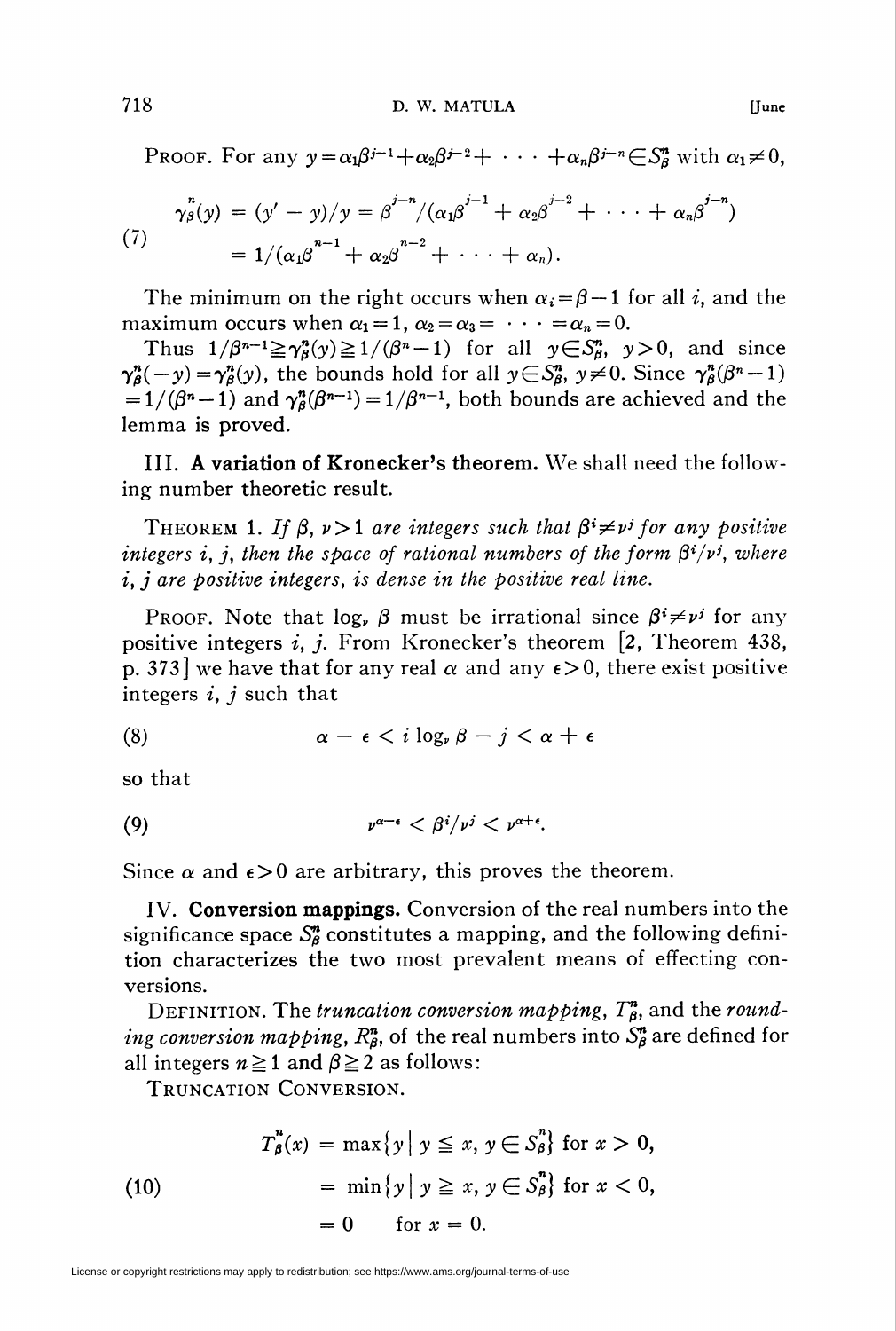Rounding Conversion.

(11)  
\n
$$
R_{\beta}^{n}(x) = \min \{ y \mid x < (y + y')/2, y \in S_{\beta}^{n} \} \quad \text{for } x > 0,
$$
\n
$$
= \min \{ y \mid x \le (y + y')/2, y \in S_{\beta}^{n} \} \quad \text{for } x < 0,
$$
\n
$$
= 0 \quad \text{for } x = 0.
$$

Note. The above definitions are for the usual truncation and rounding by magnitude with sign appended, so that  $T_{\theta}^{n}(-x) = -T_{\theta}^{n}(x)$ and  $R_{\theta}^{n}(-x) = -R_{\theta}^{n}(x)$  for all x.

It follows that the conversion of one significance space into another may be specified by a restricted mapping, for example,  $R_r^m$ :  $S_\theta^m \rightarrow S_r^m$ . A considerable simplification in the theory of base conversion occurs in this example when both  $\beta$  and  $\nu$  are variants of a common base, e.g.,  $\beta = \gamma^{j}$ ,  $\nu = \gamma^{i}$ , since then many numbers are common to both  $S_{\beta}^{n}$ and  $S_{n}^{m}$ , and in addition a practical conversion procedure may be described which involves simply loooking at blocks of digits of numbers represented in the base  $\gamma$ . A deeper theory is needed to treat conversion between bases which are not variants of a common base, a condition which is specified for bases  $\beta$ ,  $\nu$ , by requiring that  $\beta^i \neq \nu^j$ for any positive integers  $i, j$ . With these preliminaries we now state and prove our major result.

BASE CONVERSION THEOREM. If  $\beta^i \neq \nu^j$  for any integers i, j > 0, then the truncation (rounding) conversion mapping of  $S^m_{\beta}$  into  $S^m_{\nu}$ , i.e.,  $T_{\nu}^m: S_{\beta}^n \rightarrow S_{\nu}^m(R_{\nu}^m: S_{\beta}^n \rightarrow S_{\nu}^m)$ 

- (1) is one-to-one iff  $\nu^{m-1} \geq \beta^n-1$ ,
- (2) is onto iff  $\beta^{n-1} \geq \nu^m-1$ .

PROOF. The following eight statements will be proved separately: (i)  $\nu^{m-1} \geq \beta^m-1 \Rightarrow T_\nu^m: S_\beta^n \to S_\nu^m$  is one-to-one.

- (ii)  $\nu^{m-1} < \beta^n 1 \Rightarrow T_\nu^m$ :  $S_\beta^n \rightarrow S_\nu^m$  is not one-to-one.
- (iii)  $\nu^{m-1} \geq \beta^n 1 \Rightarrow R_\nu^m: S_\beta^n \to S_\nu^m$  is one-to-one.
- (iv)  $\nu^{m-1} < \beta^n 1 \Rightarrow R_{\nu}^m : S_{\beta}^n \rightarrow S_{\nu}^m$  is not one-to-one.
- (v)  $\beta^{n-1} \geq \nu^m-1 \Rightarrow T^m_{\nu}: S^n_{\beta} \to S^n_{\nu}$  is onto.
- (vi)  $\beta^{n-1} < \nu^m 1 \Rightarrow T_{\nu}^m$ :  $S_{\beta}^n \rightarrow S_{\nu}^m$  is not onto.
- (vii)  $\beta^{n-1} \geq \nu^m-1 \Rightarrow R^m_{\nu}: S^n_{\beta} \rightarrow S^m_{\nu}$  is onto.
- (viii)  $\beta^{n-1} < \nu^m 1 \Rightarrow R_\nu^m$ :  $S_\beta^n \rightarrow S_\nu^m$  is not onto.
- (i)  $\nu^{m-1} \geq \beta^{n}-1 \Rightarrow T_{\nu}^{m}: S_{\beta}^{n}\rightarrow S_{\nu}^{m}$  is one-to-one:

Assume that  $\nu^{m-1} \geq \beta^n - 1$ . From the lemma:

(12) 
$$
g(S_p^n) \geq G(S_v^m).
$$

Given x,  $y \in S_{\beta}^n$ ,  $x \neq y$ , we must show  $T_{\nu}^m(x) \neq T_{\nu}^m(y)$ . If either x or y is zero or if x and y are of opposite sign the result is immediate. Fur-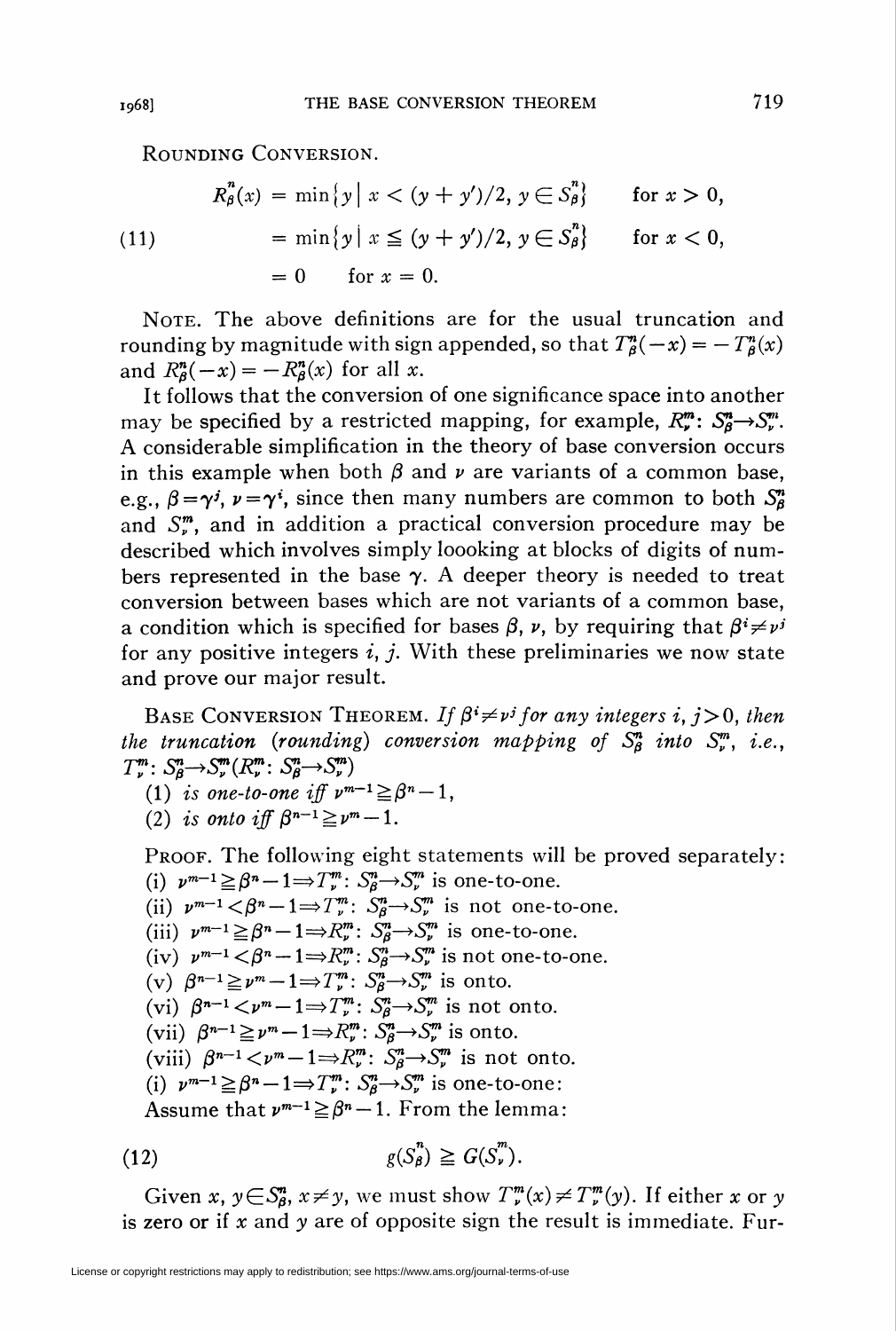$T_{\nu}^m(-x) = T_{\nu}^m(-y)$ . Hence it is sufficient to consider the case  $x > y > 0$ .  $x = \frac{1}{2} \left( \frac{1}{2} \right)^3$ 

$$
x = y + \{ (x - y)/y \} y
$$
  
(13) 
$$
\geq T_r^m(y) + g(S_p^n) T_r^m(y) \geq T_r^m(y) + G(S_r^m) T_r^m(y)
$$

$$
\geq T_r^m(y) + \{ \{ [T_r^m(y)]' - T_r^m(y) \} / T_r^m(y) \} T_r^m(y) = [T_r^m(y)]'
$$

Thus  $T_{\nu}^{m}(x)\geq[T_{\nu}^{m}(y)]'$  and  $T_{\nu}^{m}(x)\neq T_{\nu}^{m}(y)$ . (ii)  $\nu^{m-1} < \beta^n - 1 \Rightarrow T_\nu^m$ :  $S_\beta^n \rightarrow S_\nu^m$  is not one-to-one. Let  $T_\nu^m$ :  $S_\theta^n \rightarrow S_\nu^m$  and assume  $\nu^{m-1} < \beta^n-1$ . Thus

(14) 
$$
0 < \nu^{1-m} - \beta^{-n} - \beta^{-n}\nu^{1-m}
$$

so that

(15) 
$$
1/(1-\beta^{-n}) < (1+\nu^{1-m}).
$$

By Theorem 1 there exist integers  $i, j>0$ , such that

(16) 
$$
1/(1-\beta^{-n}) < \beta^i/\nu^j < 1 + \nu^{1-m}.
$$

Thus

(17) 
$$
v^j < \beta^i(1-\beta^{-n}) < v^j(1+\nu^{1-m})(1-\beta^{-n}) < v^j(1+\nu^{1-m})
$$

and using Corollary 1 of §11

(18) 
$$
v^{j} < \beta^{i}(1 - \beta^{-n}) < [\beta^{i}(1 - \beta^{-n})]^{j} = \beta^{i} < v^{j}(1 + v^{1-m}) = [v^{j}]^{j}
$$
.

The inequalities above imply  $T^m(\beta^i(1 - \beta^{-n})) = T^m_m(\beta^i)$ , so that  $T_{\nu}^{\mathfrak{m}}: S_{\beta}^{\mathfrak{m}} \rightarrow S_{\nu}^{\mathfrak{m}}$  is not one-to-one.

(iii)  $\nu^{m-1}\geq \beta^n-1\Rightarrow R_\nu^m$ :  $S_\beta^n\rightarrow S_\nu^m$  is one-to-one.

Assume  $\nu^{m-1} \geq \beta^{n} - 1$ , therefore  $g(S_{\beta}^{n}) \geq G(S_{\nu}^{m})$ . Now if we assume  $R_*^m$ :  $S_8^n \rightarrow S_*^m$  is not one-to-one then there exists a  $y \in S_8^n$ , which may be taken positive, such that  $R_\nu^m(y') = R_\nu^m(y)$ . Choose  $p \in S_\nu^m$  such that  $p' = R_{\nu}^{m}(y)$ . Thus

(19) 
$$
(p' + p)/2 \leq y < y' < (p'' + p')/2
$$

and

$$
\gamma(y) = (y' - y)/y < \frac{p'' - p}{p' + p}
$$
  
\n
$$
= \left(\frac{p'}{p' + p}\right) \left(\frac{p'' - p'}{p'}\right) + \left(\frac{p}{p' + p}\right) \left(\frac{p' - p}{p'}\right)
$$
  
\n
$$
\leq \left(\frac{p'}{p' + p}\right) G(S_v^m) + \left(\frac{p}{p' + p}\right) G(S_v^m)
$$
  
\n
$$
= G(S_v^m) \leq g(S_\beta^n).
$$

License or copyright restrictions may apply to redistribution; see https://www.ams.org/journal-terms-of-use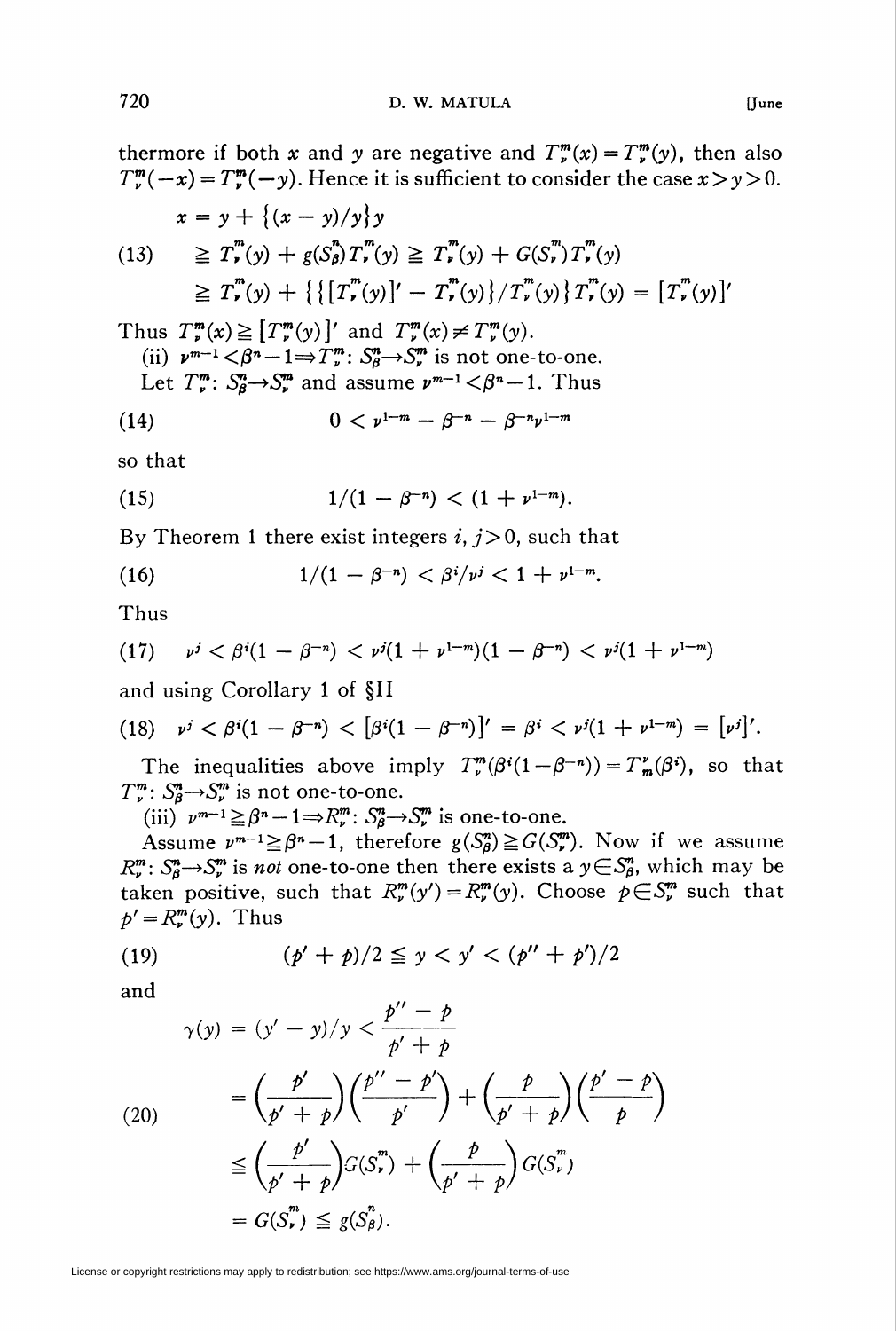But  $\gamma(y) < g(S_{\beta}^{n})$  is a contradiction, so that  $R_{\nu}^{m}$  is one-to-one. (iv)  $\nu^{m-1} \langle \beta^n - 1 \Rightarrow R_\nu^m : S_\beta^n \rightarrow S_\nu^m$  is not one-to-one. Assume  $\nu^{m-1} < \beta^{n} - 1$ , and since  $\nu$ ,  $\beta$ ,  $m$ ,  $n$  are integers

$$
(21) \qquad \qquad \nu^{m-1} < \beta^n - \frac{3}{2}
$$

Thus

(22) 
$$
0 < \nu^{1-m} - \beta^{-n} - (3/2)\nu^{1-m}\beta^{-n},
$$

(23) 
$$
\frac{1+(1/2)\nu^{1-m}}{1-\beta^{-n}} < 1+(3/2)\nu^{1-m}
$$

By Theorem 1 there exist integers  $i, j>0$  such that

(24) 
$$
(1+(1/2)\nu^{1-m})/(1-\beta^{-n}) < \beta^{i}/\nu^{j} < (1+(3/2)\nu^{1-m})
$$

and

(25) 
$$
v^{j}(1 + (1/2)v^{1-m}) < \beta^{i}(1 - \beta^{-n}) < \beta^{i} < v^{j}(1 + (3/2)v^{1-m})
$$

so that  $R^m$ ( $\beta^{i}(1-\beta^{-n})$ ) =  $R^m$ ( $\beta^{i}$ ).

This proves (iv) and completes the proof of the conditions for a one-to-one conversion mapping.

(v)  $\beta^{n-1} \geq \nu^m-1 \Rightarrow T_{\nu}^m: S_{\beta}^n \to S_{\nu}^m$  is onto.

Given  $\beta^{n-1} \geq \nu^{m}-1$  or equivalently  $G(S_{\beta}^{n}) \leq g(S_{\nu}^{m})$ , assume that  $T^{\mathfrak{m}}_{\nu}$ :  $S^{\mathfrak{m}}_{\beta} \rightarrow S^{\mathfrak{m}}_{\nu}$  is not onto. Then there must exist  $x \in S^{\mathfrak{m}}_{\beta}$ ,  $y \in S^{\mathfrak{m}}_{\nu}$ , where  $x, y>0$  may be assumed, such that

$$
(26) \t\t T_{\nu}^{m}(x) \leq x < y < y' \leq T_{\nu}^{m}(x') \leq x'
$$

(where the successors are taken in the appropriate spaces). Thus  $\gamma_{\beta}^n(x) > \gamma_{\nu}^m(y)$ , which contradicts  $G(S^m_{\beta}) \leq g(S^m_{\nu})$ . Hence  $T_{\nu}^m$  is onto.

(vi)  $\beta^{n-1} < \nu^m - 1 \Rightarrow T_{\nu}^m$ :  $S_{\beta}^n \rightarrow S_{\nu}^m$  is not onto.

Given  $g(S_v^m) < G(S_\beta^n)$ , then by (ii) the truncation map of  $S_v^m$  into  $S_{\beta}^{n}$  is not one-to-one, so that for some  $y \in S_{\beta}^{m}$ ,  $x \in S_{\beta}^{n}$  (again x, y > 0 may be assumed)

$$
(27) \t\t x \leq y < y' < x'.
$$

Now if  $y>x$ , then  $T_{\nu}^{m}$ :  $S_{\beta}^{n}\rightarrow S_{\nu}^{m}$  is not onto. If  $y=x$  by Theorem 1 choose  $i, j>0$  such that

$$
(28) \t\t\t x'/y' > \nu^j/\beta^i > 1
$$

and using Corollary 2 of §11

(29) 
$$
\beta^{i}x < \nu^{j}y < [\nu^{j}y]'<[\beta^{i}x]'
$$

Hence  $\nu^{j}y \in S_{\nu}^{m}$  is not covered and  $T_{\nu}^{m}$  is not onto.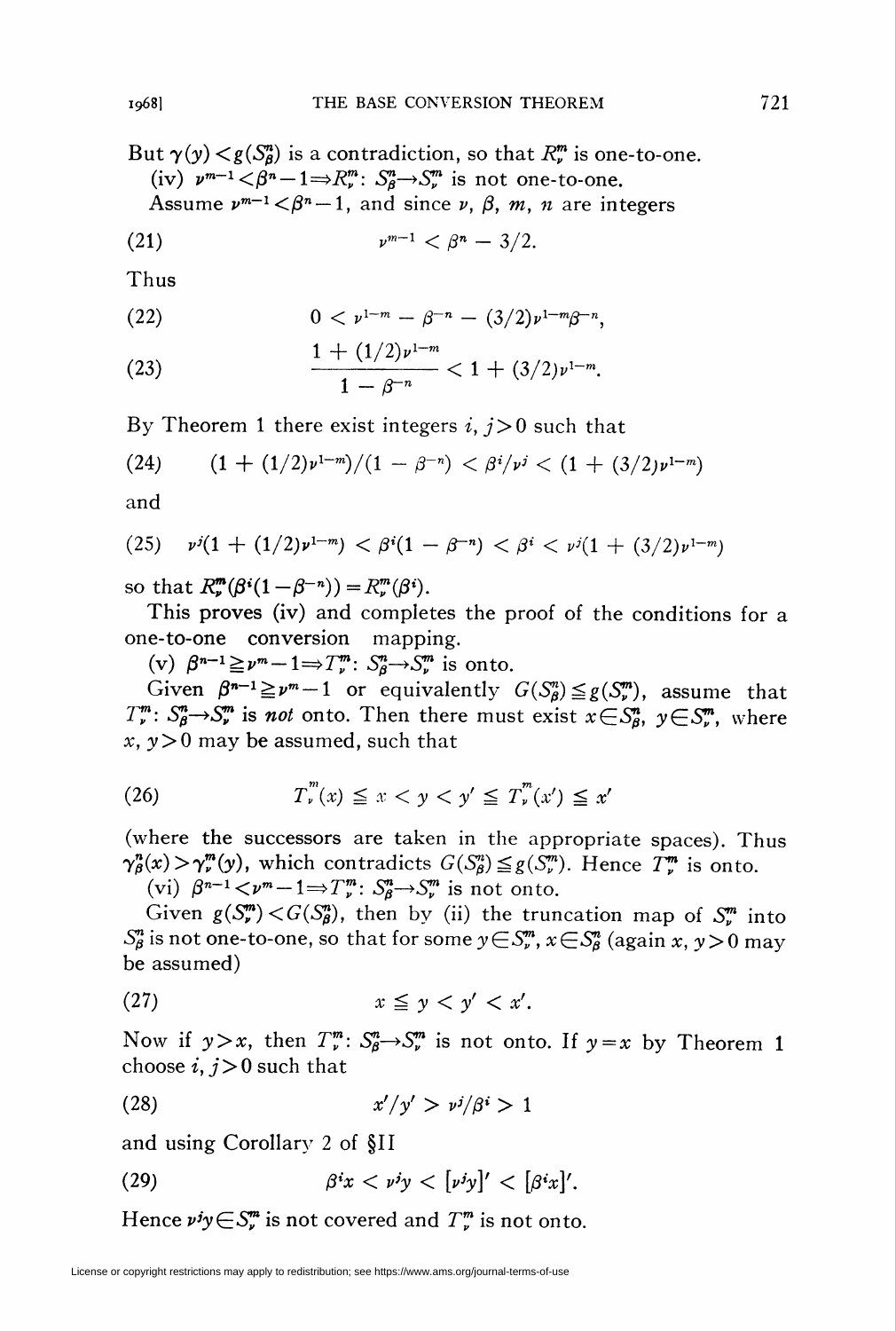(vii)  $\beta^{n-1} \geq \nu^m-1 \Rightarrow R_\nu^m: S_\beta^n \to S_\nu^m$  is onto.

Assume  $R_{\nu}^{m}$ :  $S_{\beta}^{m} \rightarrow S_{\nu}^{m}$  is *not* onto. Then for some  $x \in S_{\beta}^{n}$ ,  $y \in S_{\nu}^{m}$ , where x,  $y>0$  may again be assumed,

(30) 
$$
x < (y' + y)/2 < (y'' + y')/2 \le x'
$$

so that

(31) 
$$
\frac{x'-x}{x} > \frac{y''-y}{y'+y} = \frac{y'}{y'+y} \gamma_r^m(y') + \frac{y}{y'+y} \gamma_r^m(y).
$$

Thus  $G(S_{\beta}^{m})>g(S_{\nu}^{m})$  and  $\beta^{n-1} < \nu^{m}-1$ , which proves (vii).

(viii)  $\beta^{n-1} \lt \nu^m - 1 \Rightarrow R_\nu^m : S_\beta^n \to S_\nu^m$  is not onto.

Given  $\beta^{n-1}$  <  $\nu^m$  - 1, the integrity of  $\beta$ ,  $\nu$ ,  $n$ ,  $m$  implies  $\beta^{n-1}$  <  $\nu^m$  - 3/2, so that

(32) 
$$
\frac{\nu^m - 1/2}{\beta^{n-1} + 1} < \frac{\nu^m - 3/2}{\beta^{n-1}}.
$$

By Theorem 1 we may choose i,  $j>0$  such that

(33) 
$$
\frac{v^m - 1/2}{\beta^{n-1} + 1} < \frac{\beta^i}{\nu^i} < \frac{v^m - 3/2}{\beta^{n-1}}
$$

Hence

(34) 
$$
\beta^{i+n-1} < \nu^{j}(\nu^{m} - 3/2),
$$

$$
[\beta^{i+n-1}]' = \beta^{i}(\beta^{n-1} + 1) > \nu^{j}(\nu^{m} - 1/2)
$$

Thus

$$
R_{\nu}^{m}(\beta^{i+n-1}) < \nu^{j}(\nu^{m}-1) \quad \text{and} \quad R_{\nu}^{m}([\beta^{i+n-1}]') \geq \nu^{j+m} = [\nu^{j}(\nu^{m}-1)]'
$$

so that  $\nu^j(\nu^m-1) \in S_\nu^m$  is not covered and  $R_\nu^m$ :  $S_\beta^n \to S_\nu^m$  is not onto.

This completes the proof of the Base Conversion Theorem.

We close with the following two corollaries.

COROLLARY 1. When  $\beta^i \neq \nu^j$  for any positive integers i, j, then neither the truncation conversion mapping nor the rounding conversion mapping of  $S_{\beta}^{n}$  into  $S_{r}^{m}$  is both one-to-one and onto.

Indeed, a stronger result than Corollary 1 can be shown for arbitrary bases  $\beta$ ,  $\nu$ . This result called the Floating Point Incompatibility Principle, states that the truncation or rounding conversion mapping of  $S_{\beta}^{n}$  into  $S_{\gamma}^{m}$  is both one-to-one and onto only when the mapping is the identity, i.e.,  $\beta = \nu$  and  $n = m$ .